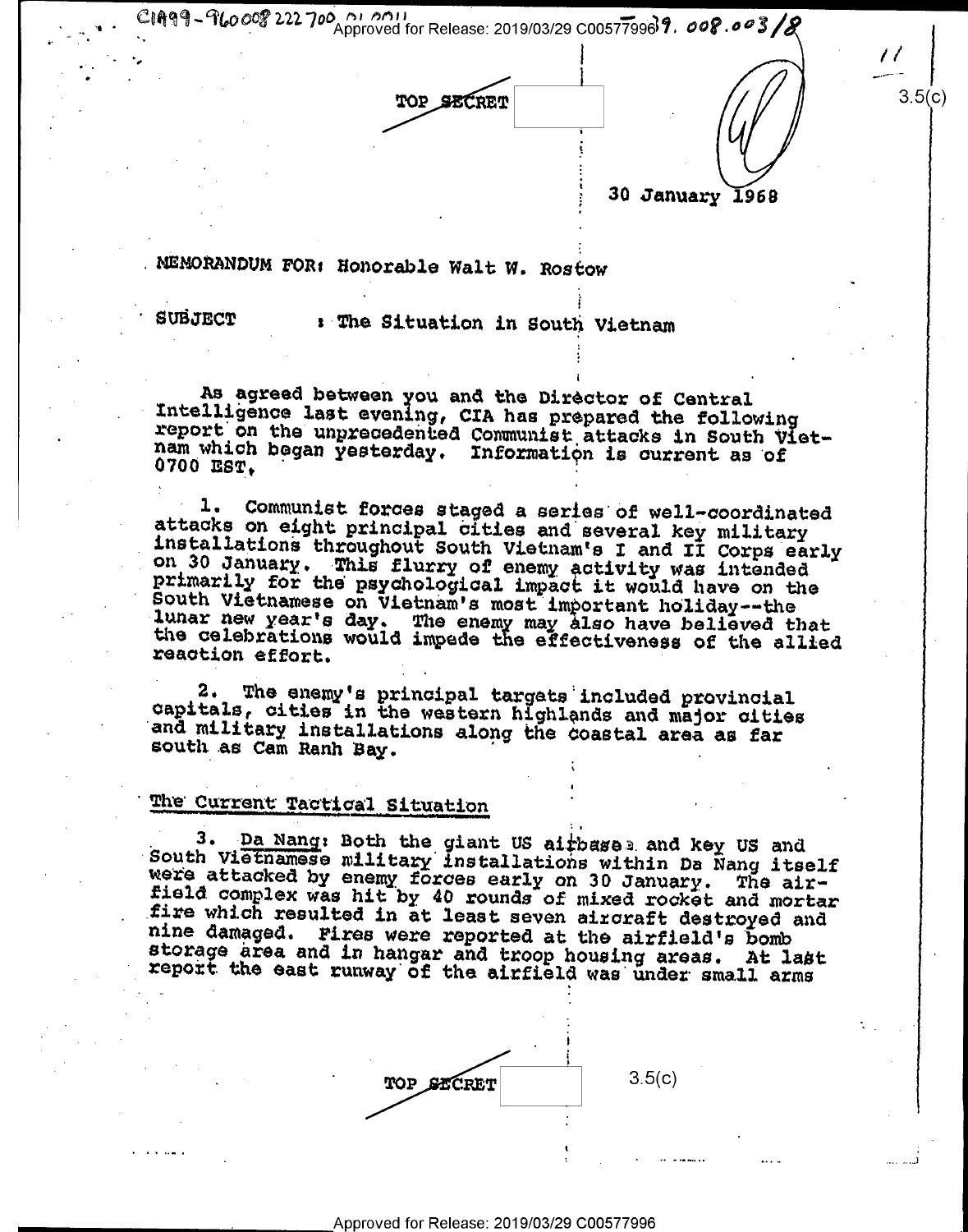Approved for Release: 2019/03/29 C00577996

'. **TOP SECRET** 

 $\bullet$  . The second construction of the second construction of the second construction of the second construction of the second construction of the second construction of the second construction of the second construction o

 $3.5(c)$ 

fire. Initial reports list one American killed and six wounded. No estimate of the effect on US air operations staged from the base has been received.

4. At Da Nang, the I Corps Headquarters and MACV com-<br>pound were hit by 40-50 rounds of 82-mm. mortar fire, small<br>arms and satchel charges. Three South Vietnamese soldiers were killed and another seven wounded according to initial reports. US Marine and South Vietnamese reaction forces moved to counter the enemy's assaults and, at last report, the enemy raiders were withdrawing.

i

5. Nha Trang: In Nha Trang, the capital of Khanh Hoa<br>Province, Communist forces attacked in the early morning<br>hours and occupied the provincial headquarters, the military<br>sector headquarters, the radio station, and the rai

6. Pleiku City: A 500 to 700-man Viet Cong force followed up a heavy rocket barrage on the Pleiku airfield<br>with an assault which penetrated the city. A linearby<br>montagnard training center was also a target of a Communist<br>rocket barrage. At last report the fighting was co

7. Kontum City: An estimated 500 to 1,000 enemy troops<br>penetrated Kontum City in the early morning hours of 30 Janu--<br>ary. A US 4th Infantry Division reaction force fought its<br>way into the city and by mid-morning the situa

8. Tan Canh: This South Vietnamese village located<br>some 20 miles north of Kontum near the Dak To Special Forces<br>Camp, was overrun and burned early this morning. The assault<br>on the village was mounted by a Communist company and was preceded by a heavy barrage of 82-mm. mortar fire.

9. Other Attacks: Fighting was reported in Binh Dinh's<br>provincial capital of Qui Nhon with an enemy company conduct-<br>ing raids on the police headquarters, radio station, and<br>other key installations in the city. The airfiel

\_ .

v .



Approved for Release: 2019/03/29 C00577996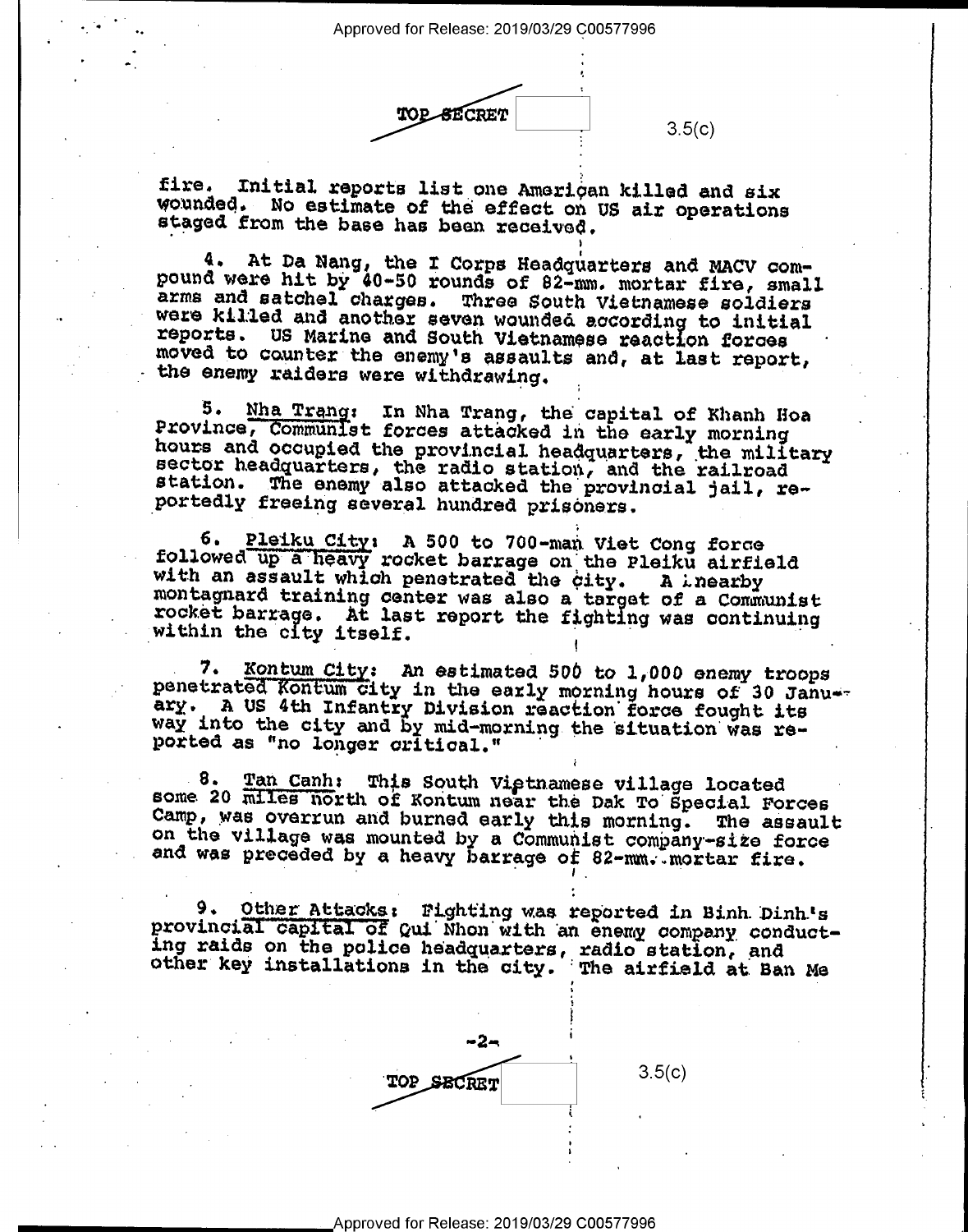**TOP SECRET** 

 $3.5(c)$ 

 $\mathbf{v} = \mathbf{v}$ 

é

Thuot in Dar Lac Province, Phu Yen Province's capital of "Tuy Hoa, Hoi An in Quang Nam Province, and the large US [1941]<br>military complex at Cam Ranh Bay were also targets of enemy [1941]<br>raids. Details of these attacks are still extremely sketchy. [1942]

nave reflected extensive enemy preparations for combat in the northern half of the country. Among these, tactical activities have included intensive reconnaissance, patrols, resupply, training and other related activities.<br>Intercepted enemy messages have made repeated references to "N-Day", the Vietnamese equivalent of D-Day, with some<br>messages suggesting the beginning of offensive activities on<br>or shortly after 30 January.

ll. Enemy communications also disclosed widespread coor- dination between major enemy units and their command and control authorities. High volumes of messages between major controls and with Hanoi were also observed being passed up to 30 January.

I

I

 $\ddot{\phantom{0}}$ 

12. Although it is too early to determine the over-all<br>scope of the Communist offensive, it appears that the enemy<br>has aimed his campaign at undermining the population's con-<br>fidence in the present government. The initiati - the Viet Cong and the South Vietnamese.

## Other Related Actions

 $10.$ 

- »....... ..\_. "

13. A radio broadcast from Hanoi indicates that the<br>Communists hope to shift the responsibility for their blatant<br>truce violations to the allies. The 30 January broadcast,<br>in English to international audiences, charged tha their own offensive activity was in retaliation for US mis-

..3.. 5' \*  $\text{YOP}$   $\text{BECRET}$  3.5(c) . j - Indiana kao amin'ny fivondronan-kao amin'ny fivondronan-kao amin'ny fivondronan-kao amin'ny fivondronan-ka  $\bullet$ 

J

Approved for Release: 2019/03/29 C00577996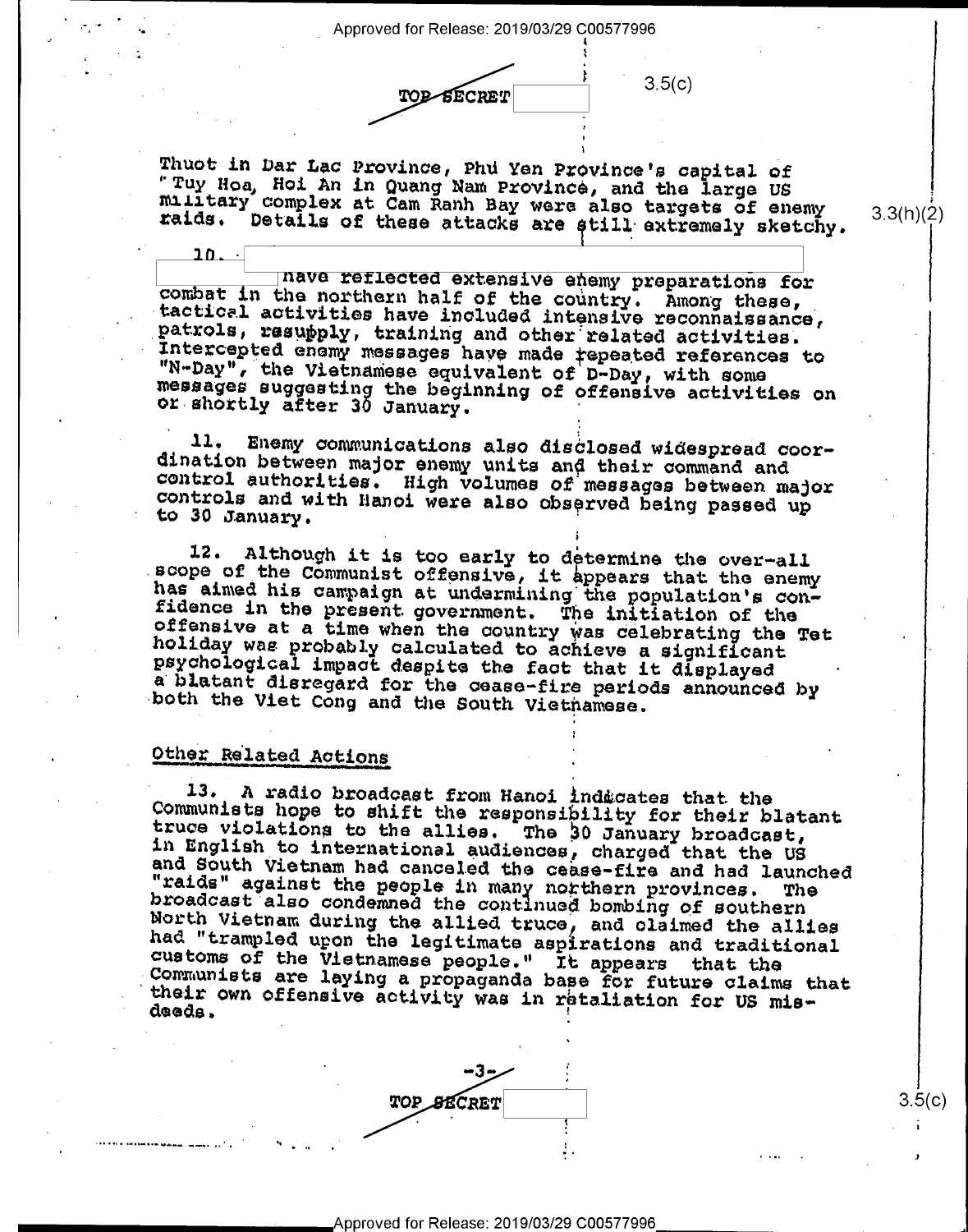TOP SECRET

14. Unusual activities by North Vietnamese air force<br>elements were detected on 30 January. The airfield con-<br>troller at Hanoi Gia Lam noted light transport aircraft,<br>and possibly four others, would be engaged in unidentifi part of the aerial strike force that raided a friendly in-<br>stallation in northern Laos on 12 January.

l6. Thereare as yet no indications of any North Korean<br>initiatives or activities which can be related to the enemy<br>offensive in South Vietnam.

17» Pyongyang's military posture temains essentially" defiensive. As it has since the seizure of the Puebla, the North Korean Air Force is continuing to fily defensive patrols, particularly in the vicinity of Wonsan harbor. No major 'incidents have been reported along the DMZ during the past hours. ' . You have a set of the set of the set of the set of the set of the set of the set of the set of the set of the

18. Other than the Hanoi broadcast noted above, bloc<br>media have not as yet commented on the attacks. Neither<br>have ther been any signs of Communist,military or diplomatic<br>activity relating to the offensive.

## Late Item

'

 $\blacksquare$ 

 $\bullet$ 

19. General Westmoreland gave his personal assessment<br>of the situation in a Telecon with Washington at about 0700<br>EST this morning. He described the situation as "well in<br>hand," adding that more enemy were killed in the ra will be over 700 dead. Allied casualties were light. Cap-<br>tured enemy soldiers said their mission was to terrorize the civilian population, and attack civilian installations such as<br>radio stations. According to Westmoreland, the situation<br>in the DMZ is quiet. The weather there is good and facilitates<br>extensive allied air attacks.

 $\bullet$ 

-



 $3.5(c)$ 

 $3.3(h)(2)$ 

 $3.5(c)$ 

<'

. In the case of the case of the case of the case of the case of the case of the case of the case of the case of the case of the case of the case of the case of the case of the case of the case of the case of the case of